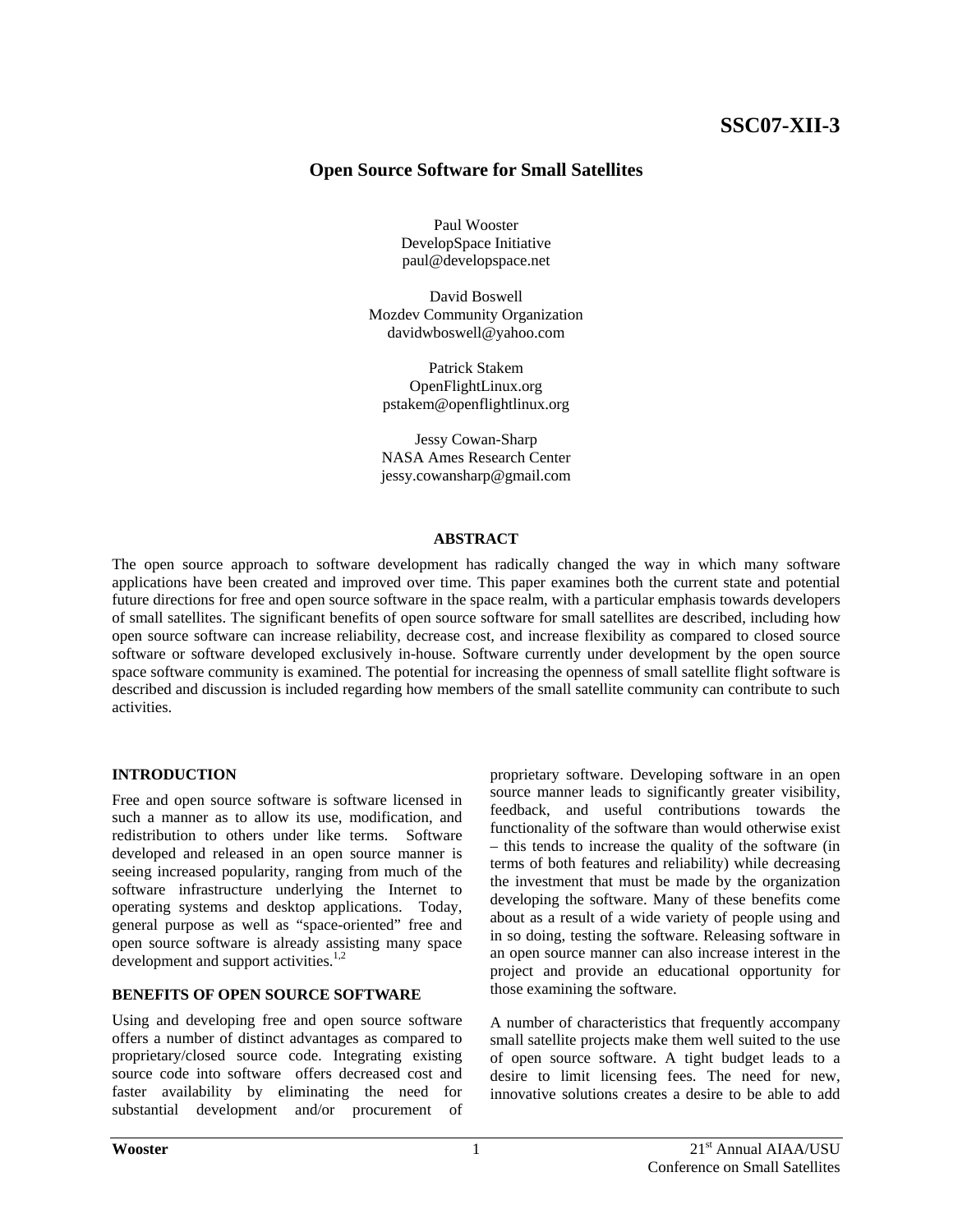functionality above that of existing software. A rapid schedule leads to a desire to have a code base to buildupon. Having massively parallel, distributed peerreview of software can also lead to increased probability of mission success.

## **CURRENT OPEN SOURCE SOFTWARE FOR SMALL SATELLITE TEAMS**

A variety of open source software exists that is applicable towards teams developing and operating small satellites. This runs the gamut from software of relevance to the conceptual and preliminary design of a satellite to the software used in ground and flight systems. A listing of open source engineering software, with a particular emphasis on software of relevance to space systems development, is maintained online as part of the DevelopSpace Open Source Engineering Tools project.<sup>3</sup> We highlight two such tools here, followed by a more detailed description of an effort to develop a Linux distribution tailored to the needs of the flight software world. References 1, 2 and 4 also provide overviews of open source software in the space arena.

## *Java Astrodynamics Toolkit*

The Java Astrodynamics Toolkit (JAT) is a crossplatform library of software components centered around astrodynamics, enabling mission design and other simulations related to spacecraft development.<sup>5</sup> Users can create programs in either Java or Matlab based upon the JAT components. Reference 6 provides a comparison of the performance of JAT relative to the commercial, closed source alternatives STK and FreeFlyer. While not offering a complete stand-alone environment such as these alternatives, JAT provides a great deal of flexibility to a mission designer by allowing the tailoring of the simulation to the needs of a mission. As free, open source software released under the General Public License (GPL), users are free to examine and modify the code to meet their needs, as well as distribute the software (in either original or modified form) to others without incurring licensing fees.

## *Open-SESSAME*

The Open-Source, Extensible Spacecraft Simulation And Modeling Environment (Open-SESSAME) is a C++ software package aimed primarily at the simulation of spacecraft dynamics and control.<sup>7-9</sup> The Virginia Tech Space Systems Simulation Laboratory originally developed Open-SESSAME, and also provides the lower-level code running on their Distributed Spacecraft Attitude Control System Simulator as free, open source software.<sup>10</sup> Both of these packages are also released under the GPL.

# *FlightLinux*

Between 1999 and 2002, NASA's Goddard Space Flight Center's Advanced Information System Technology Office funded the FlightLinux Project, an early effort to assess the technological readiness of an open source operating system for onboard spacecraft use. Many lessons were learned, and the advantages of this approach were delineated in the Project's final report.<sup>11</sup> However, issues emerged that hindered the application of this approach, whereby a worldwide community of developers could be brought together to address and contribute to very interesting and unique space-related projects. The FlightLinux team believes they have a means to overcome these barriers, where the first step is the creation of a community and an open source distribution of an operating system, OpenFlightLinux.<sup>12</sup>

Building on NASA's investment in FlightLinux, OpenFlightLinux provides customized operating system and applications builds. OpenFlightLinux is built from source code. It can be customized as a development platform, a server, an embedded real-time system, an appliance, avionics, a cluster, even a desktop. Based on aerospace industry best practices in maintainability, reliability, and fault-tolerance, OpenFlightLinux provides an ideal platform for mission critical applications. The system build includes those parts necessary for the application, and does not include anything else. The OpenFlightLinux team is developing and deploying open source tools to facilitate custom system builds and address dependency problems. Realtime, low latency embedded systems are also addressed.

OpenFlightLinux is free and open source software. One can download pre-configured loads, or the source code. Applications can be configured as required. A simple x86 distribution, and a PowerPC version, targeted to the RAD-750 space-based processor, have been completed.

A version of OpenFlightLinux for desktop use allows for the migration of applications from the ground to the space environment. The file system onboard the spacecraft may be network-attached to the ground system computer via a network supporting TCP/IP, which has been demonstrated on-orbit. OpenFlightLinux is also designed to allow scalability by means of clustering.

The advantage of this operating system and development approach to the small satellite developer and operator is clear. In resource constrained, yet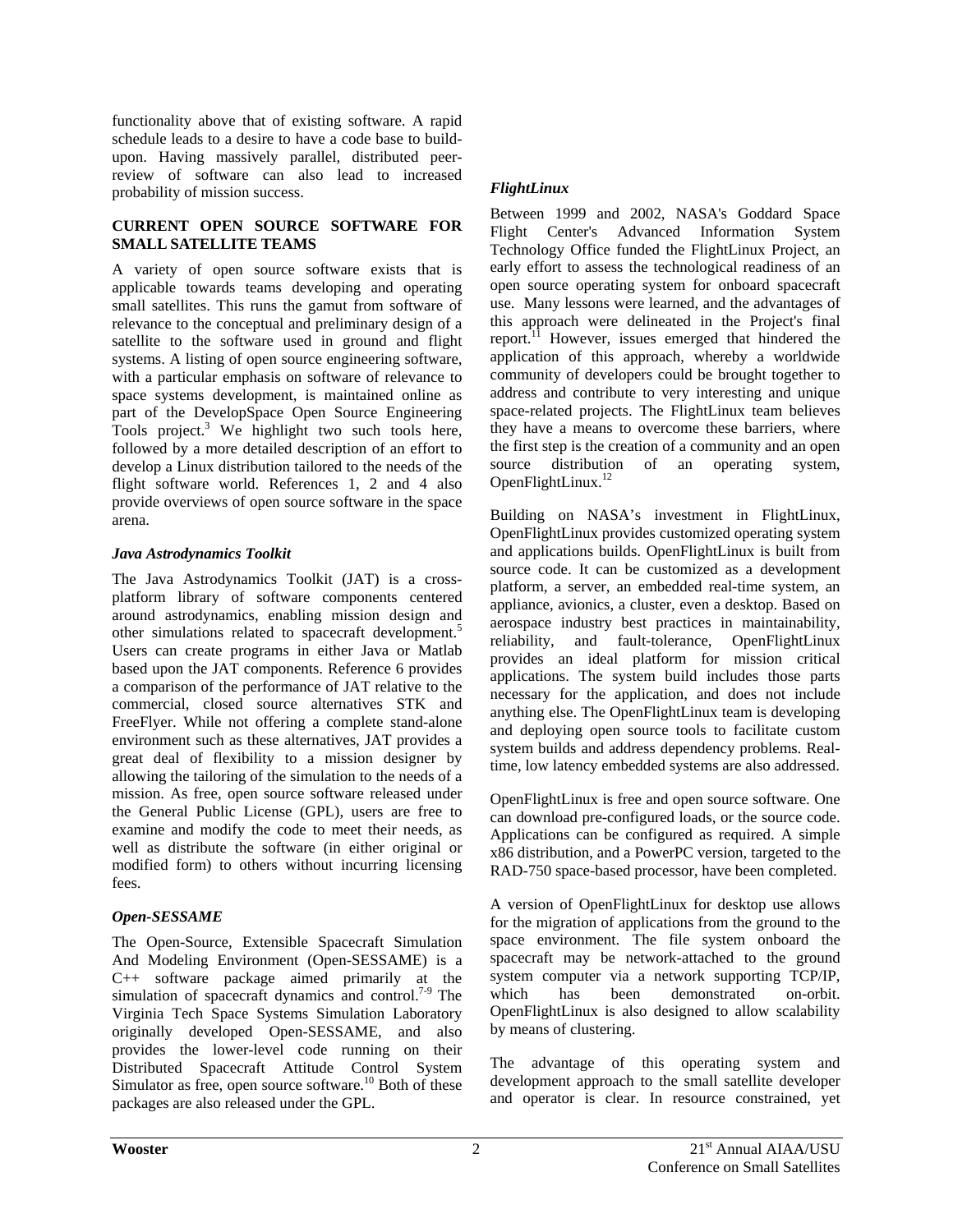mission critical applications, having project-wide visibility and control of all of the software at the source code level can be essential. Having a process for distributed, collaborative development, test, and operations is enabling. Having the same software platform across the spectrum of applications is costeffective.

Interestingly, OpenFlightLinux is not restricted to esoteric space projects. The team is actively working on Medical-FlightLinux, a version that implements NASAdeveloped planetary imaging techniques for medical applications, as well as Flight-Linux-FPGA, which allows configurable hardware as well as software. Using Flight-Linux-FPGA is opening the door to the concept of rehosting traditional operating system functions into hardware, while retaining flexibility. Participation in OpenFlightLinux is welcome at all levels.

#### **BUILDING AN OPEN SOURCE SPACE SOFTWARE COMMUNITY**

While much potential exists for developing open source software of relevance to small satellite developers, to maximally leverage these efforts a community needs to be encouraged to grow around these projects. A community needs a website that contains both development and communication features and that is run by an active community manager. When the appropriate tools and infrastructure are in place, every visitor becomes a potential volunteer, tester, contributor and user.

An active community does not just spontaneously happen. 'An open license does not guarantee that hordes of active developers will suddenly volunteer their time to your project.<sup> $13$ </sup> In the introduction to *Producing Open Source Software*, Karl Fogel goes on to say that 'Management in an open source project isn't always very visible, but in the successful projects, it's usually happening behind the scenes in some form or another.<sup>13</sup> A successful community provides the interactions that are a significant part of open source software's value.

The white paper *Return on Community: Proving the Value of Online Communities in Business* also states that successful communities require active management.<sup>14</sup> Much can be learned from successful open source projects such as Apache, Mozilla and Linux, but communities that have failed such as ostdev.net, possenet.org, e-speak.net and possl.org have lessons to teach as well. These now abandoned projects were created by organizations that built open source sites, but failed to build open source communities.

'In order to build a development community, you need to attract people, interest them in what you're doing, and keep them happy about the amount of work they're doing.' In *The Cathedral and The Bazaar*, Eric Raymond explains that communities develop around a clear mission and effective guidance.<sup>15</sup> A community development plan and a community manager can encourage the growth of a community and monitor its progress to make sure the goals of the program are being met.

Setting up the legal and institutional infrastructure for an open source strategy can often demand all of the attention of an organization so that there is no clear plan for how to use that infrastructure to derive value. Investing additional resources into fostering a community can also seem like a 'nice to have' option and not a requirement. Without an effective plan for building a community however it is possible to have the components of an open source strategy without gaining any of the benefits.

# *CosmosCode and DevelopSpace*

CosmosCode is a NASA project based out of the Ames Research Center which aims to foster the development of open source software related to space and to build-up a community around such software.<sup>16</sup> As part of this effort CosmosCode is developing an open source space software project hosting infrastructure. The project is also working to identify means by which NASA organizations can more fully participate in and make contributions towards open source space software development, and to encourage such interactions. This will go beyond the simple release of NASA software under an open source license<sup>17</sup>, as is currently done through websites such as those in references 18 and 19. The DevelopSpace Initiative is a private, non-profit organization aiming to apply open source concepts towards all aspects of space systems development, including not only in the software domain but also hardware and overall system design, as well as associated reference materials. $20$  The overall goal of DevelopSpace is to build-up the technical foundations for human space activities, including open sharing of relevant technical resources and fostering related technical activities and innovations. DevelopSpace aims to enable a wide variety of individuals and groups to participate in the exploration, development, and utilization of space. The DevelopSpace.net website offers project hosting and other services for those interested in developing space systems in an open manner.

Small satellite teams are encouraged to engage with both CosmosCode and DevelopSpace in order to receive additional design feedback and review, foster a